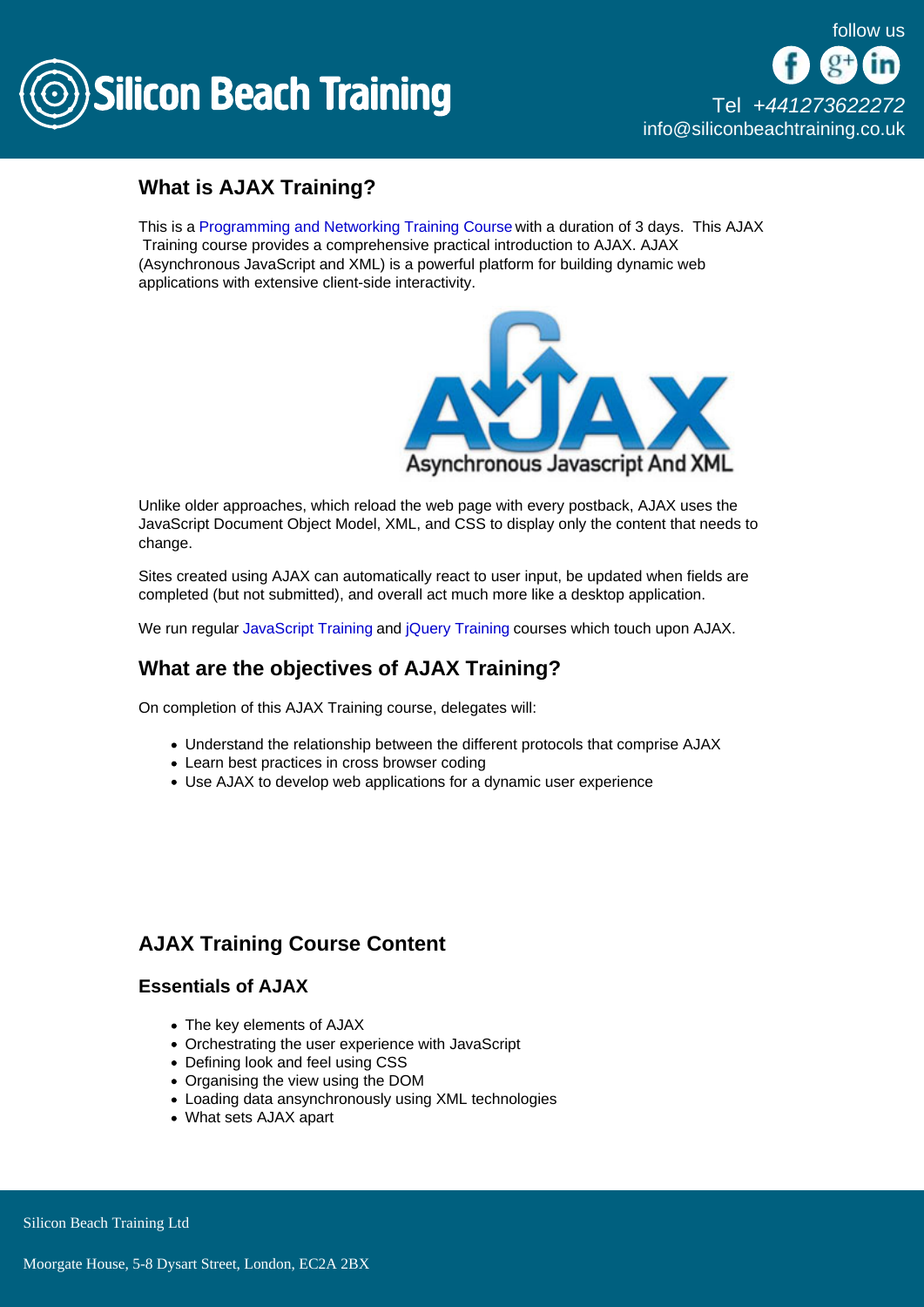

[Tel +44](tel:+441273622272)1273622272 [info@siliconbeachtraining.co.uk](/var/www/html/siliconbeachtraining.co.uk/public/mailTo:info@siliconbeachtraining.co.uk)

### The HTML Document Object Model (DOM)

- Accessing Nodes
	- Accessing Element Nodes
	- Accessing Attribute Nodes
	- o getAttribute
	- o Accessing Nodes by Type, Name or Value
	- Accesing Nodes by Class Name
- Removing Nodes from the DOM
	- o Dom Differences: The Whitespace Problem
- Creating New Nodes
- Using iFrames to perform data trafficking
- Updating HTML documents using hidden frames
- Implementing common AJAX patterns

#### Introducing order to AJAX

- Examples of re-factoring
- Model-View-Controller
- Third-party libraries and frameworks

#### The Page as an Application

- The View in an AJAX application
- The Controller in an AJAX application
- Models in an AJAX application
- Generating the View form the Model

#### The user experience

- XML and AJAX
	- Creating a DOM Document with JavaScript
	- Accessing, Creating and Modifying XML Nodes
	- o Receiving XML Responses
	- o Passing XML to the Server
	- Conclusion
- OO JavaScript and Re-factoring AJAX
	- o Illustrating the Problem
	- Object-Oriented JavaScript
	- JavaScript Classes
	- Prototypes
	- Extending Built-in Objects
	- Refactoring the AJAX Request Code